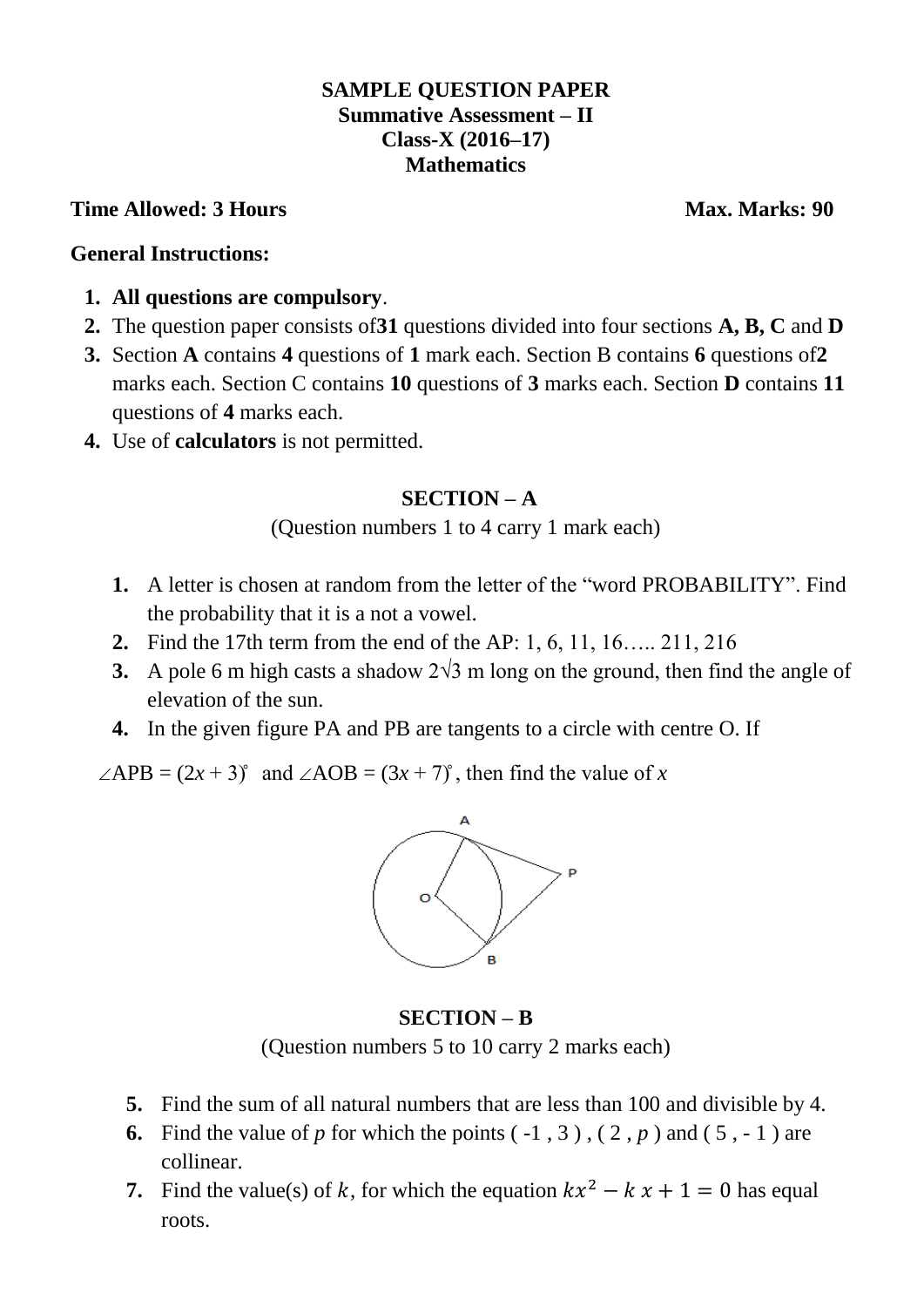**8.** Using the figure given below, prove that  $AR = \frac{1}{2}$  (perimeter of triangle ABC)



- **9.** P and Q are the points with co-ordinates (2, -1) and (-3, 4). Find the coordinates of the point R such that PR is  $\frac{2}{5}$  of PQ.
- **10.** In the given figure, common tangents AB and CD to the two circles intersect at E. Prove that  $AB = CD$ .



**SECTION – C**

(Question numbers 11 to 20 carry 3 marks each)

- **11.** Solve the given equation by the method of completing the squares:  $x^2 + 12x - 45 = 0$
- **12**. The sum of first six terms of an A.P. is 42. The ratio of its  $10<sup>th</sup>$  term to its  $30<sup>th</sup>$  term is 1:3. Find the first term of the A.P.
- **13.** From the top of a lighthouse 75 m high, the angles of depression of two ships are observed to be  $30<sup>°</sup>$  and  $45<sup>°</sup>$  respectively. If one ship is directly behind the other on the same side of the lighthouse then find the distance between the two ships.
- **14.** The vertices of a triangle are A (-1, 3), B (1, -1) and C (5, 1). Find the length of the median through the vertex C.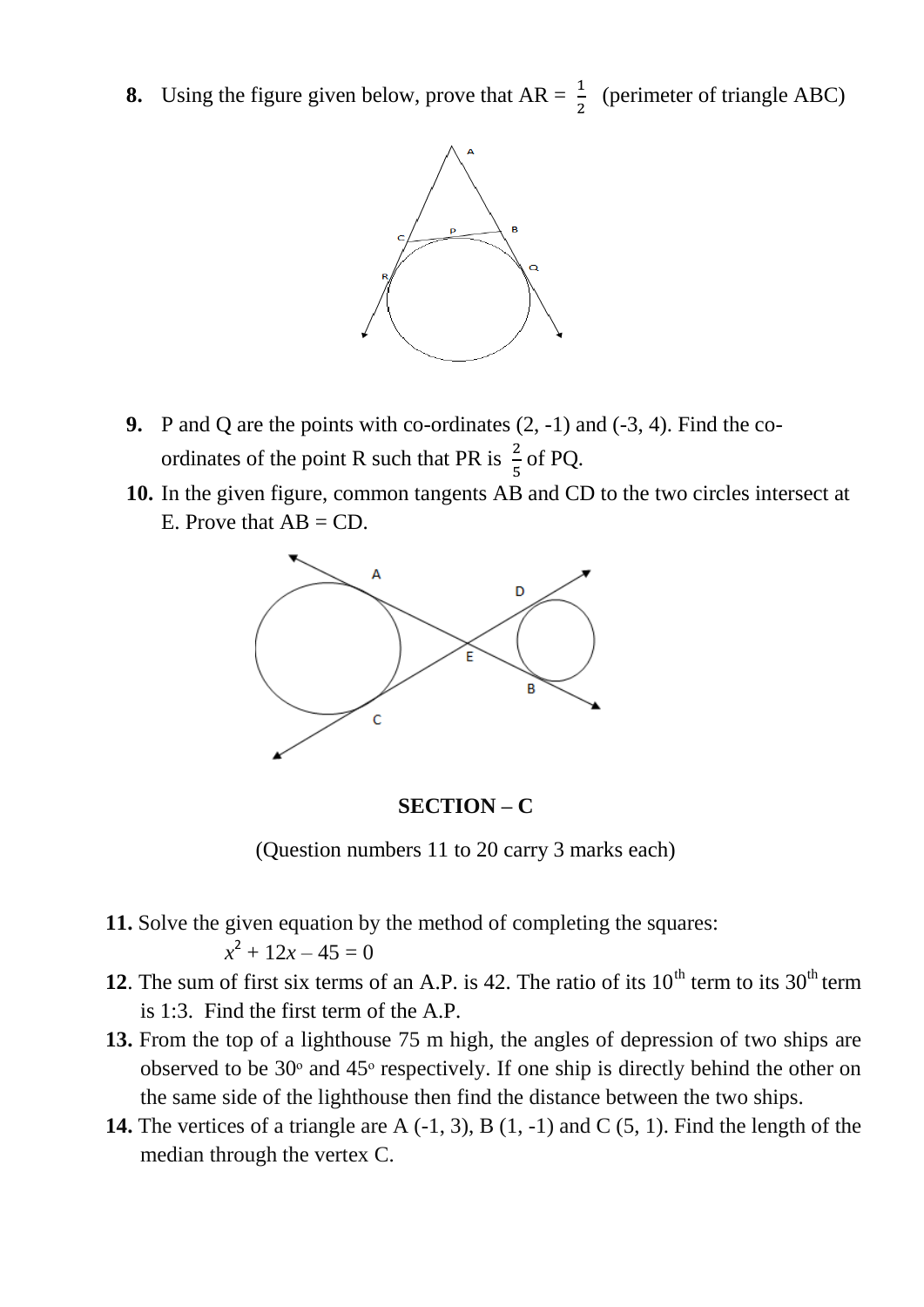- **15.** The king, queen and jack of diamond are removed from a deck of 52 playing cards and then well shuffled. Now one card is drawn at random from the remaining cards. Determine the probability that the card drawn is :
	- i) A face card.
	- ii) A red card.
	- iii) A king.
- **16.** Find the area of the minor segment of a circle of radius 42cm, if the length of the corresponding arc is 44 cm.
- **17.** A cylindrical pipe has inner diameter of 4 cm and water flows through it at the rate of 20 meter per minute. How long would it take to fill a conical tank of radius 40 cm and depth 72cm?
- **18.** In given figure, PS is the diameter of a circle of radius 6 cm. The points Q and R trisects the diameter PS. Semi circles are drawn on PQ and QS as diameters. Find the area of the shaded region.



- **19.** Find the number of spherical lead shots , each of diameter 6 cm that can be made from a solid cuboid of lead having dimensions 24 cm  $\times$  22 cm  $\times$  12 cm.
- **20.** A wooden souvenir is made by scooping out a hemisphere from each end of a solid cylinder. If the height of the cylinder is 10 cm and its base is of radius 3.5 cm then find the total cost of polishing the souvenir at the rate of Rs. 10 per  $\text{cm}^2$ .

#### **SECTION – D**

(Question numbers 21 to 31 carry 4 marks each)

- **21.** Draw a  $\triangle$  ABC with sides BC = 5cm, AB = 6cm and AC = 7cm and then construct a triangle similar to  $\triangle ABC$  whose sides are  $\frac{4}{7}$  of the corresponding sides of  $\triangle ABC$ .
- **22.** A train covers a distance of 90 kms at a uniform speed. It would have taken 30 minutes less if the speed had been 15 km/hr more. Calculate the original duration of the journey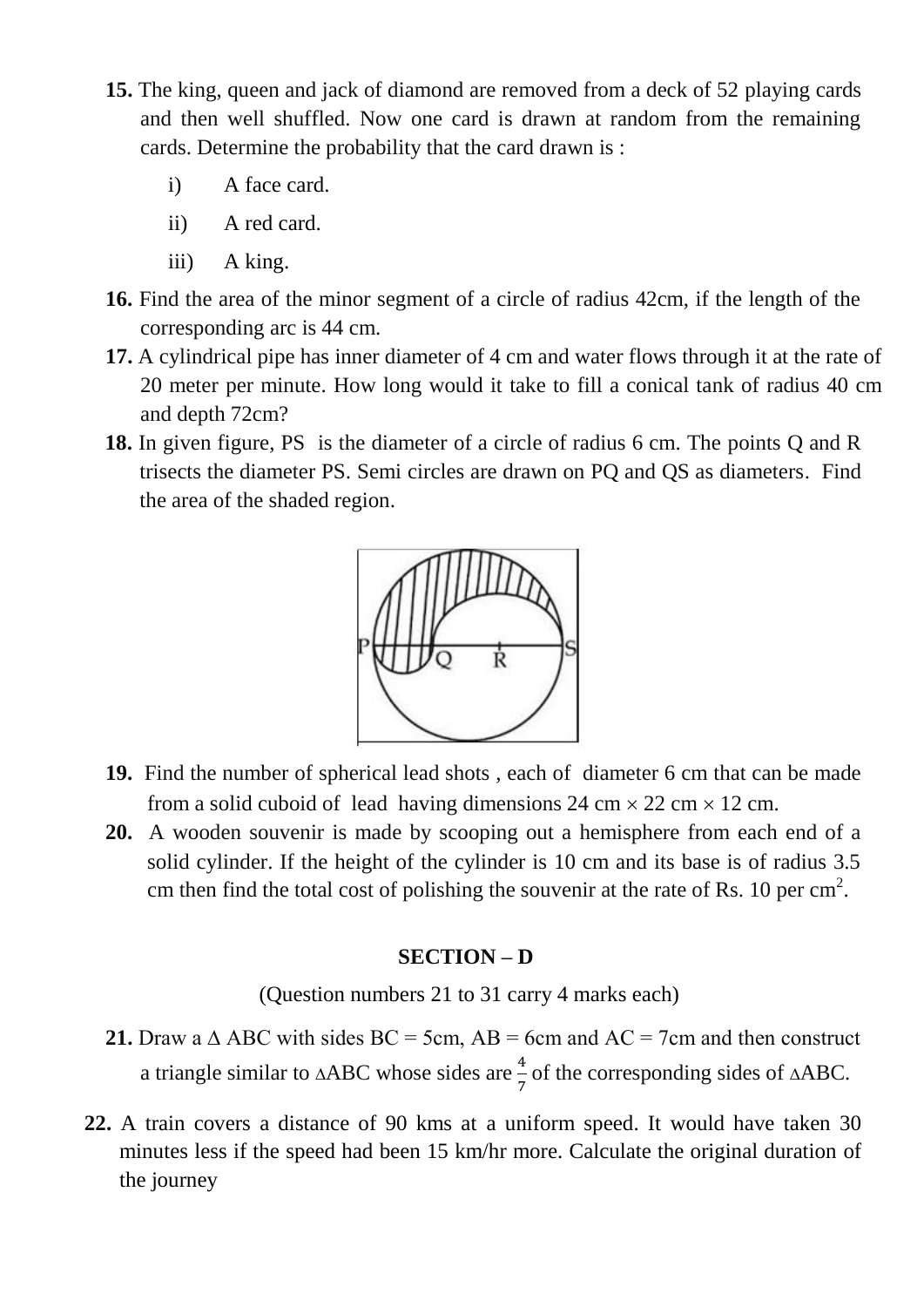- **23.** Cards marked with numbers 1, 3, 5… 49 are placed in a box and mixed thoroughly. One card is drawn from the box. Find the probability that the number on the card is
	- (i) divisible by 3
	- (ii) a composite number
	- (iii) Not a perfect square
	- (iv) Multiple of 3 and 5.
- **24.** In given figure, XY and PQ are two parallel tangents to a circle with centre O and another tangent AB with point of contact C intersecting XY at A and PQ at B. Prove that  $\angle AOB = 90^\circ$



**25.** Solve the following quadratic equation by applying the quadratic formula:

$$
p^2x^2 + (p^2 - q^2)x - q^2 = 0
$$

- **26.** The points A ( 1 , -2 ) , B ( 2 , 3 ), C ( *k* , 2 )and D ( 4 , 3 ) are the vertices of a parallelogram. Find the value of *k* and the altitude of the parallelogram corresponding to the base AB.
- **27.** From a point 100 m above a lake the angle of elevation of a stationary helicopter is30° and the angle of depression of reflection of the helicopter in the lake is 60°. Find the height of the helicopter above the lake.
- **28.** A donor agency ensures milk is supplied in containers, which are in the form of a frustum of a cone to be distributed to flood victims in a camp. The height of each frustum is 30 cm and the radii of whose lower and upper circular ends are 20 cm and 40 cm respectively. . If this milk is available at the rate of Rs.35 per litre and 880 litres of milk is needed daily for a camp.
	- (a) Find how many milk containers are needed daily for the camp.
	- (b) What daily cost will it put on the donor agency?
	- (c) What value of the donor agency is depicted in this situation?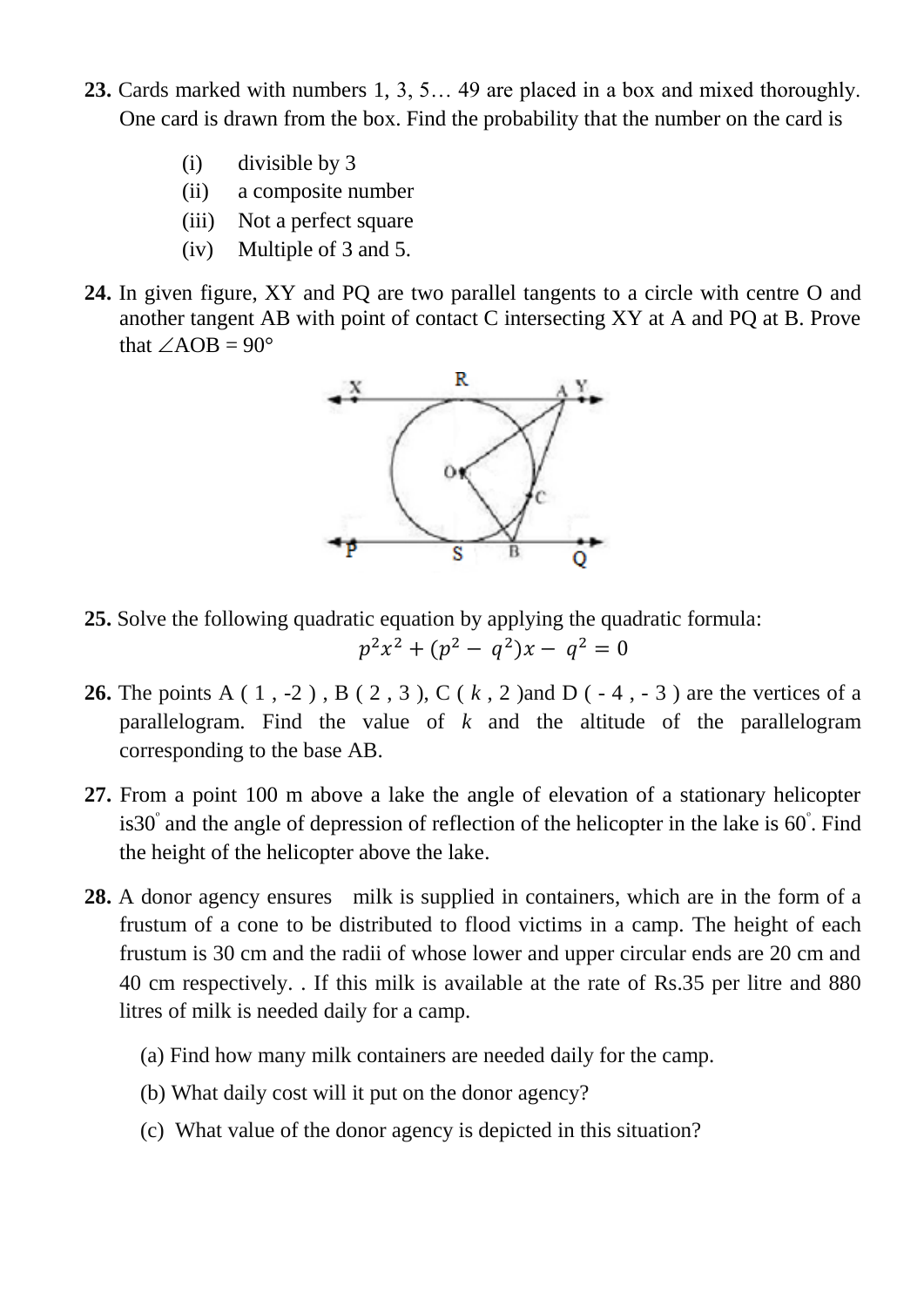- **29.** The radii of two concentric circles are 13 cm and 8 cm. AB is a diameter of the bigger circle and BD is tangent to the smaller circle touching it at D and intersecting the larger circle at P, on producing. Find the length of AP.
- **30.** A manufacturer of TV sets produced 600 units in the 3rd year and 700 units in the 7th year. Assuming that, production increases uniformly by a fixed number of units every year. Find
	- (i) The production in  $1<sup>st</sup>$  year.
	- (ii) The production in  $10^{th}$  year.
	- (iii) The total production in 7 years.
- **31.** 50 circular discs, each of radius 7cm and thickness 0.5cm are placed one above the other. Find the total surface area of the solid so formed. Find how much space will be left in a cubical box of side 25cm if the solid formed is placed inside it.

--ooo—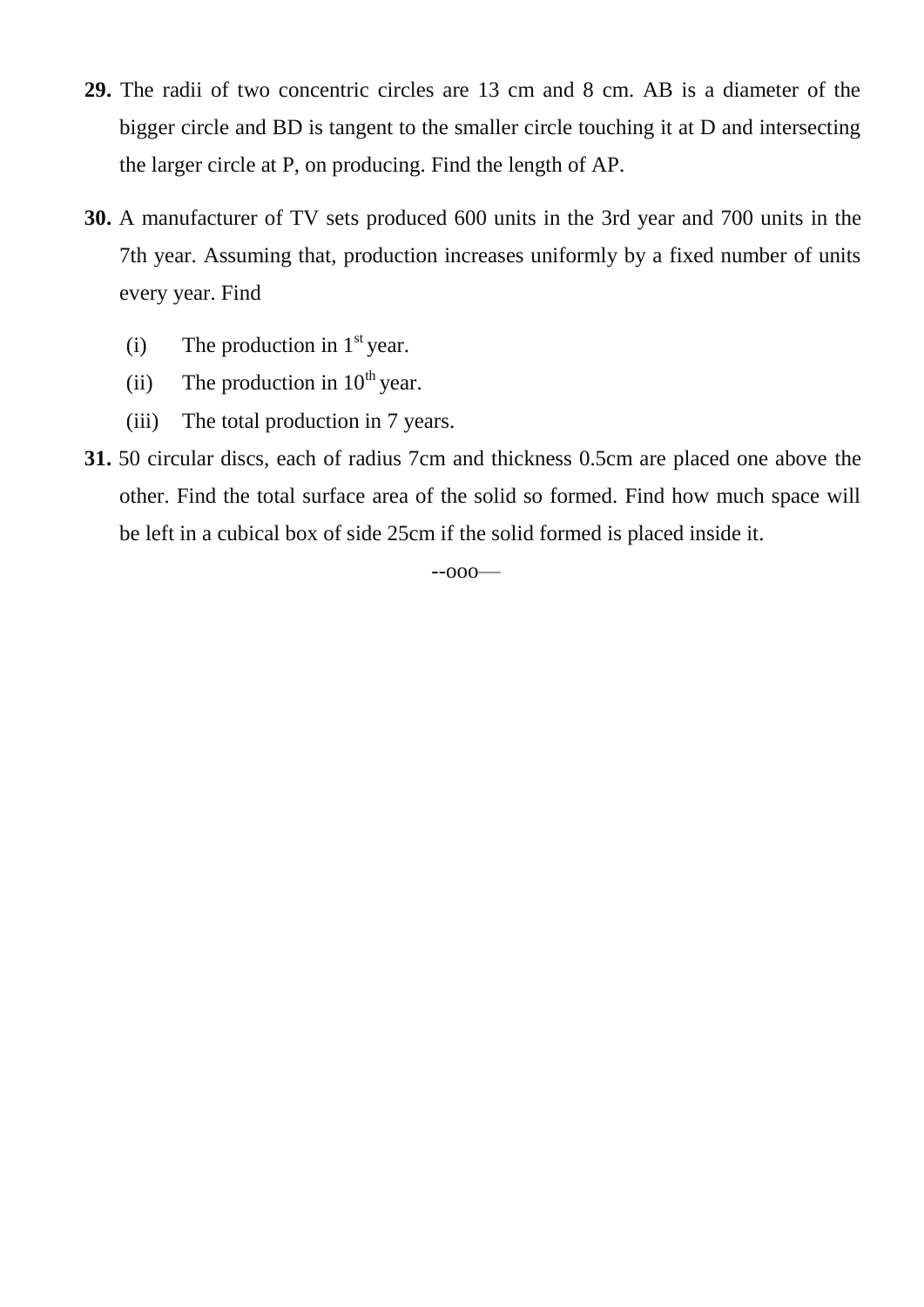# **SAMPLE QUESTION PAPER MATHEMATICS CLASS-X (2016-17) SUMMATIVE ASSESSMENT -II**

## **MARKING SCHEME SECTION -A**

| 1. $7/11$                                                                     | $[1]$               |
|-------------------------------------------------------------------------------|---------------------|
| 2. 136                                                                        | $[1]$               |
| 3. $60^{\circ}$                                                               | $[1]$               |
| 4. 34°                                                                        | $[1]$               |
| <b>SECTION-B</b>                                                              |                     |
| 5. Here a=4, d=4 and $a_n = 96$<br>So, $a_n = a + (n-1)d$<br>$96 = 4+(n-1)4$  | $[1/2]$             |
| $\therefore$ n=24                                                             | $[1/2]$             |
| Now, $S_{24} = \frac{n}{2}(a+a_n)$                                            | $[1/2]$             |
| $S_{24} = 1200$<br>$\ddot{\cdot}$                                             | $[1/2]$             |
| <b>6.</b> Let A $(-1, 3)$ , B $(2, p)$ and C $(5, -1)$ be 3 collinear points. |                     |
| Then Area $\triangle ABC = 0$                                                 | $[1/2]$             |
| Then, $\frac{1}{2}$ [-1(p+1)+2(-1-3)+5(3-p)]=0                                | $[1]$               |
| i.e. $-p-1-8+15-5p=0$                                                         |                     |
| i.e. $6=6p$                                                                   |                     |
| i.e. $p=1$                                                                    | $\lceil 1/2 \rceil$ |
|                                                                               |                     |

**7.** For equal roots,  $b^2$ -4ac=0  $-4ac=0$  [1/2] Here,  $a= k$ ,  $b= -k$  and  $c=1$  $\therefore k^2 - 4(k)(1) = 0$  [1/2] i.e.  $k(k-4)=0$ i.e.  $k=0$  or  $k=4$  [1/2] rejecting k=0, we get k= 4.  $[1/2]$ 

| 8. Perimeter of $\triangle ABC = AB + BC + CA$              |                     |
|-------------------------------------------------------------|---------------------|
| $=$ AB+[ BP+CP]+CA                                          | [1/2]               |
| $=$ AB+BQ+CR+CA (Tangents from an external point are equal) | $\lceil 1/2 \rceil$ |
| $= AQ+AR$                                                   | $\lceil 1/2 \rceil$ |
| $= AR+AR$ (Tangents from an external point are equal)       |                     |
| $=2AR$                                                      | $\lceil 1/2 \rceil$ |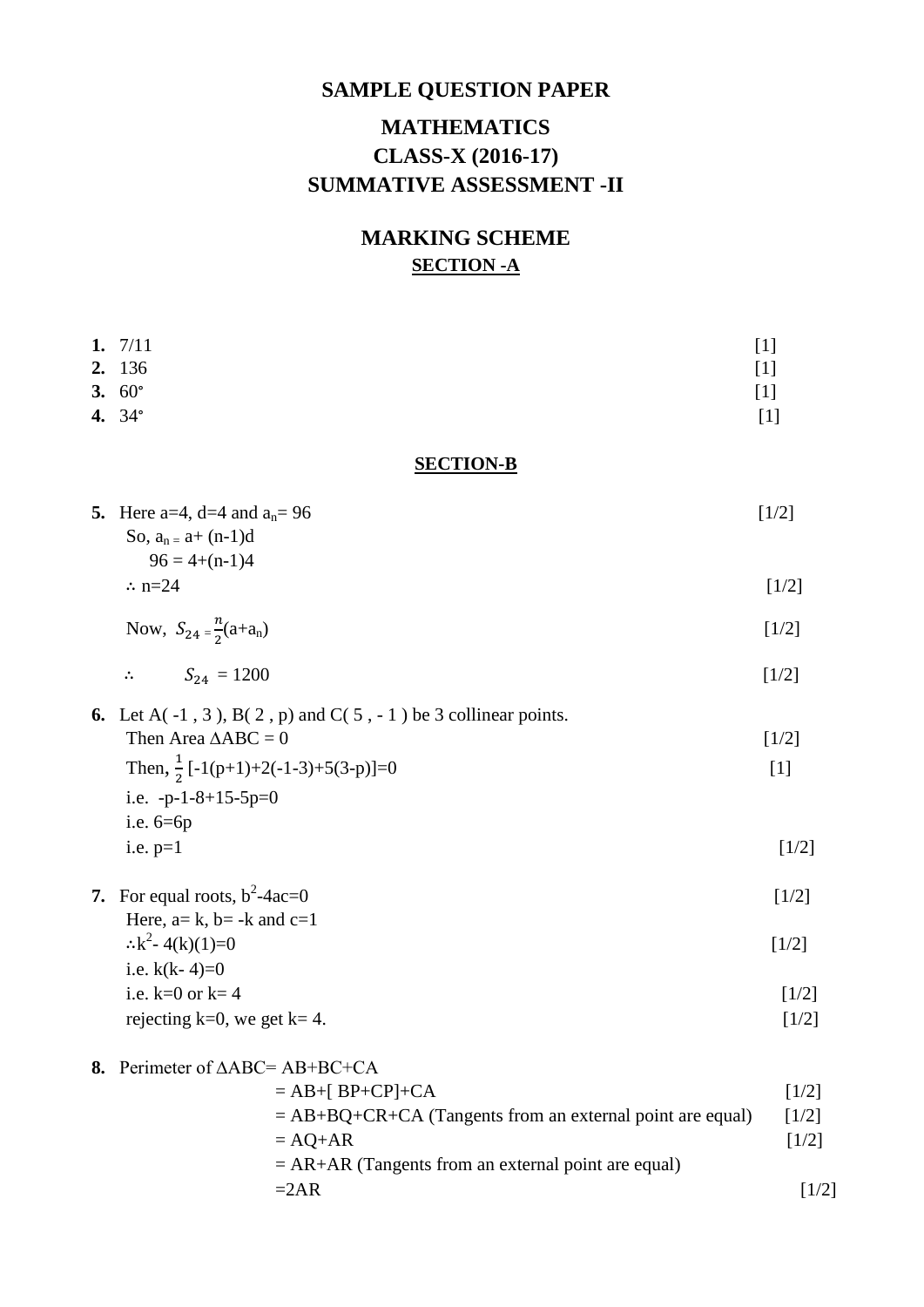**9.** Point R divides PQ in ratio 2:3. [1/2]

Co-ordinates of point R are given by

 $x = (2 \times -3 + 3 \times 2)/5 = 0$  [1/2]

$$
y = (2 \times 4 + 3 \times -1)/5 = 1
$$
 [1/2]

So, the required point R is  $(0,1)$  [1/2]

**10.**



| Tangents drawn to a circle from same external point are equal in length. So, |                   |       |
|------------------------------------------------------------------------------|-------------------|-------|
| AE= CE                                                                       | ------------- (1) | [1/2] |

And  $EB = ED$  ------------ (2) [1/2]

Adding (1) and (2) , we get,

 $AB = CD.$  [1/2]

**SECTION – C**

**11.**  $x^2 + 12x - 45 = 0$ Using the method of completing the square,  $x^2 + 12x - 45 + 36 = 36$  [1/2] i.e.  $x^2 + 12x + 36 = 36 + 45$ i.e.  $(x+6)^2=81$  $=81$  [1]

i.e. 
$$
(x+6) = \pm 9
$$
 [1/2]  
i.e.  $x = 3$  or -15 [1]

$$
12. \frac{a+9d}{a+29d} = \frac{1}{3}
$$
 [1]

i.e.  $3a + 27 d = a + 29 d$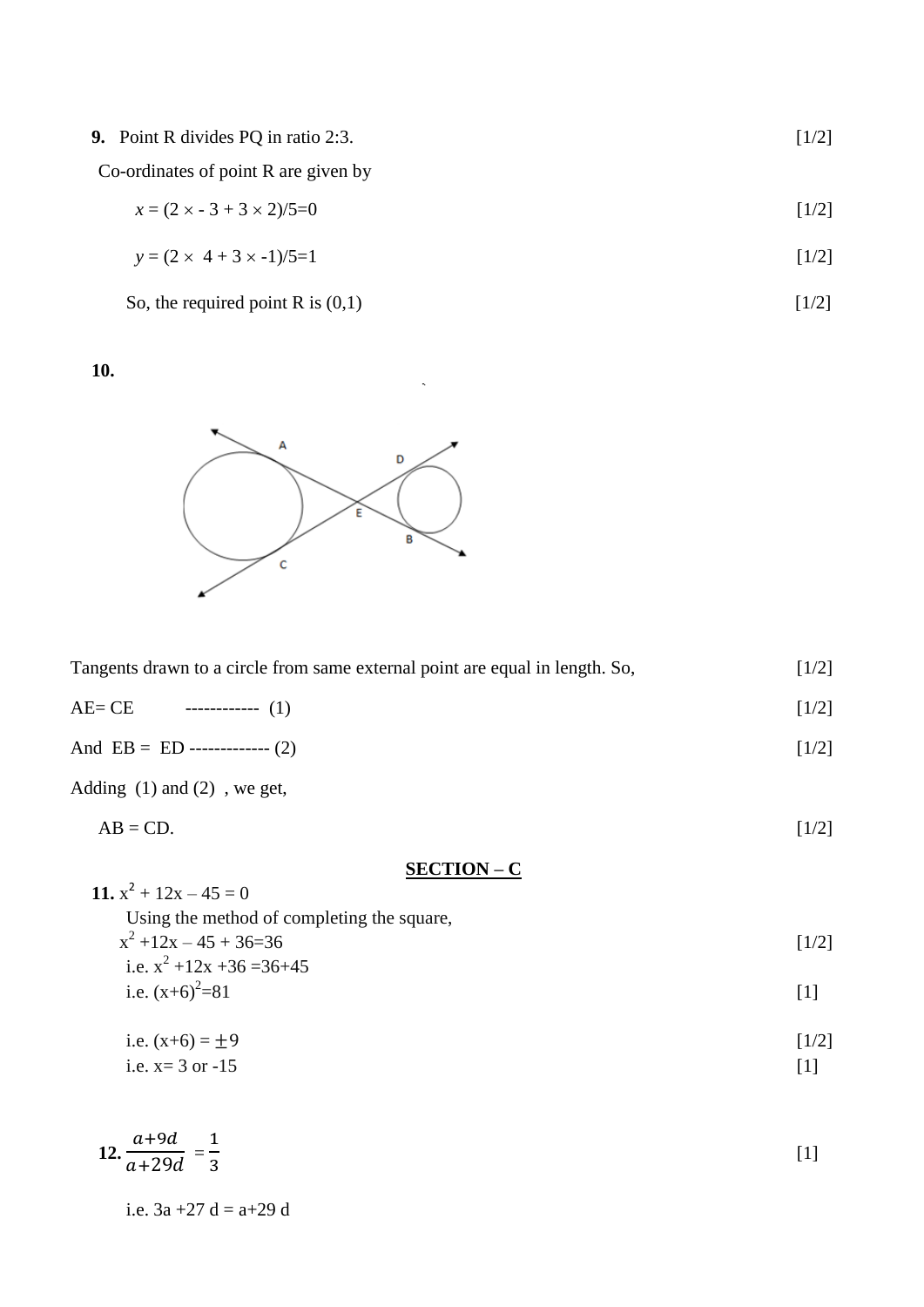i.e. 
$$
a=d
$$
-----(1) [1/2]

Also,  $S_6$  =42

i.e. 
$$
\frac{6}{2}(2a+5d)=42
$$
 [1]

i.e. 
$$
3(2a+5a)=42
$$
 Using... (1)  
i.e.  $3(7a)=42$   
i.e.  $a=2$  [1/2]

**13.** Let AB represent the lighthouse.  $\angle ACB = 45^{\circ}$  and  $\angle ADB = 30^{\circ}$ 



**14.** Let A(-1,3), B(1,-1) and C(5,1) be the vertices of  $\triangle ABC$ .

Median through C would be the line joining C and midpoint of side AB. Let it be point D

$$
D = \left(\frac{-1+1}{2}, \frac{3-1}{2}\right) \tag{1}
$$

$$
Coordinates of D are (0,1)
$$
 [1/2]

Length of median CD = 
$$
\sqrt{(5-0)^2 + (1-1)^2}
$$
 [1]

$$
= 5 \text{ units.} \tag{1/2}
$$

**15.** No. of cards left = 
$$
52-3=49
$$

$$
P(\text{face card}) = \frac{9}{49} \tag{1}
$$

$$
P(\text{red card}) = \frac{23}{49} \tag{1}
$$

$$
P(a \text{ king}) = \frac{3}{49} \tag{1}
$$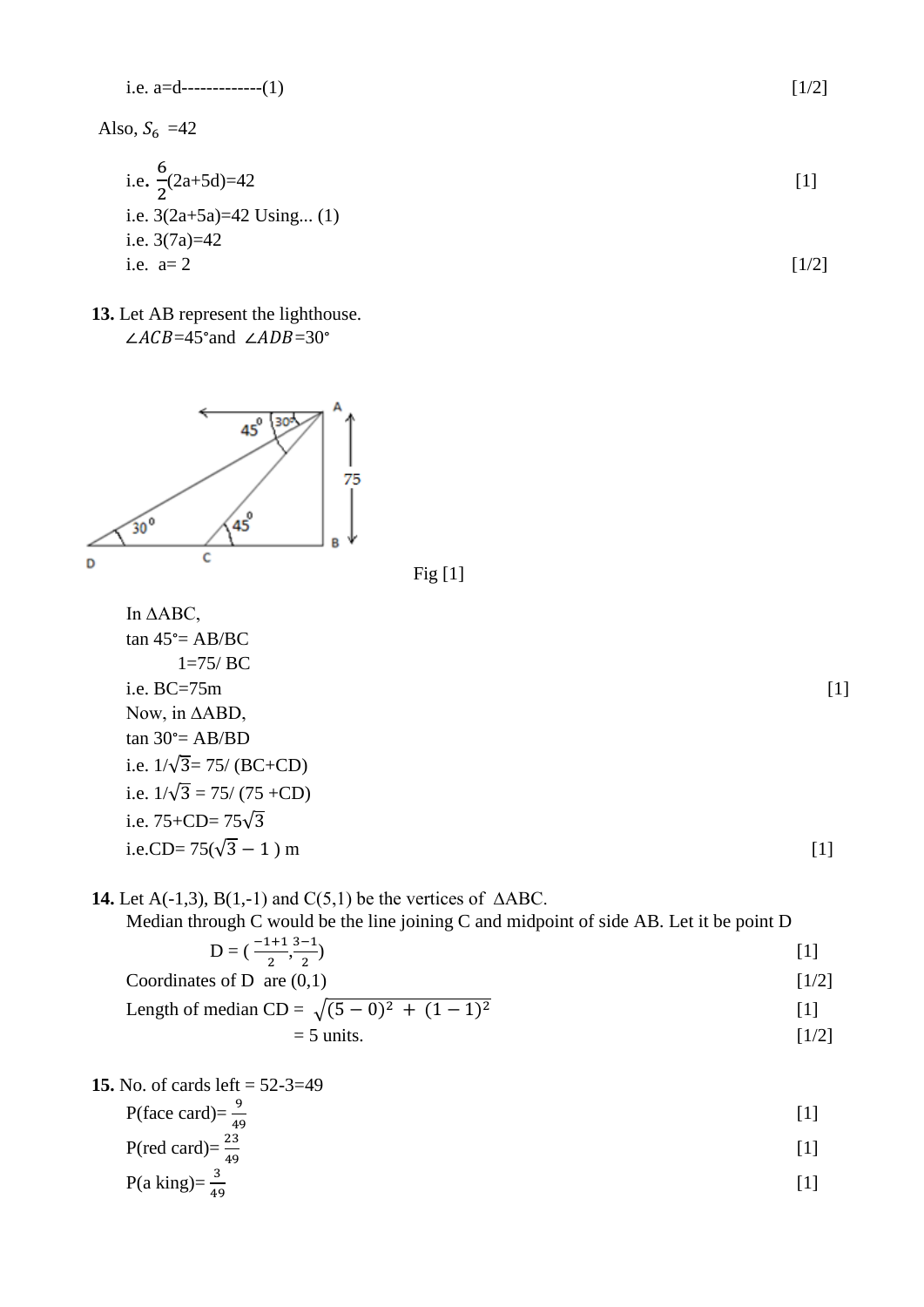| <b>16.</b> $\frac{\theta}{360} \times 2\pi r = 44.$ | $\lceil 1/2 \rceil$ |
|-----------------------------------------------------|---------------------|
| Putting r=42cm, we get $\theta$ = 60°               |                     |

Now, Area of minor segment= Area of minor sector- Area of ∆

Since  $\theta$  = 60°, so the triangle formed will be an equilateral  $\Delta$ 

Area of minor segment= Area of minor sector- Area of equilateral ∆

i.e. Area of minor segment = 
$$
\frac{\theta}{360} \times \pi r^2 - \frac{\sqrt{3}}{4} a^2
$$
 [1]

$$
= 924 - 441\sqrt{3} \text{ cm}^2 \tag{1/2}
$$

**17.** Time required to fill the conical vessel= Volume of cone / volume of water coming out of cylindrical pipe per unit time  $[1/2]$ 

$$
= \frac{\frac{1}{3}\pi r_1^2 h_1}{\pi r_2^2 h_2}
$$
\n[1]  
\n
$$
= [1/3 \pi (40)^2 \times 72]/\pi (2)^2 \times 20 \times 100
$$
\n[1]

$$
= [1/3 \pi (40)^{2} \times 72]/\pi (2)^{2} \times 20 \times 100
$$
 [1]

$$
= 4.8 \text{ minutes} \tag{1/2}
$$

[1/2]

**18.** Area of shaded region = Area of semicircle with diameter PS – Area of semicircle with diameter  $QS + Area$  of semicircle with diameter  $PQ$ . [1] So, required area =  $\frac{1}{2} \pi (6)^2 - \frac{1}{2} \pi (4)^2 + \frac{1}{2} \pi (2)^2$ [1]

$$
= \frac{1}{2} \pi [36 - 16 + 4] \text{ cm}^2 \tag{1/2}
$$

$$
= 37.71 \text{ cm}^2
$$

**19**. No. of lead shots = V V [1/2]

$$
=\frac{l_1b_1h_1}{\frac{4}{3}\pi r_2^3}\tag{1}
$$

$$
=\frac{24 \times 22 \times 12 \times 3}{\pi \times 3 \times 3 \times 3 \times 4}
$$
 [1]

$$
=56 \tag{1/2}
$$

**20.** Required surface area = 
$$
2 \pi r h + 2 \times [2 \pi r^2]
$$
  $[1/2 + 1/2]$   
\n=  $2 \times \pi \times 3.5 \times 10 + 4 \pi (3.5)^2$  [1]  
\n= 374 cm<sup>2</sup> [1/2]

Cost of polishing =  $Rs.374 \times 10 = Rs.3740$  [1/2]

#### **SECTION -D**

| 21. Correct Construction of $\triangle ABC$ |  |
|---------------------------------------------|--|
| Correct construction of similar triangle    |  |

**22.** Let the speed of the train be x km/hr.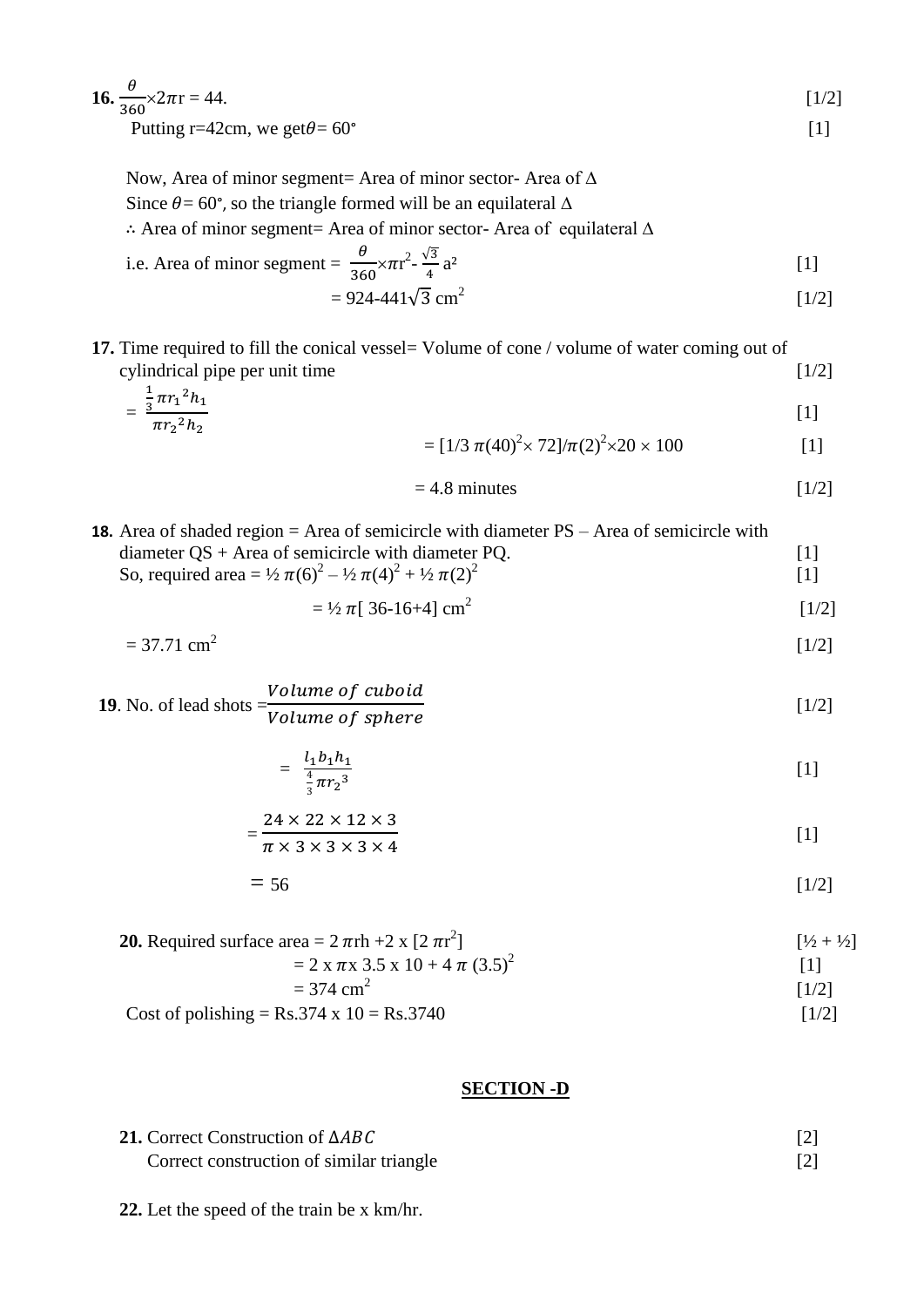According to question,  
\n
$$
\frac{90}{x} - \frac{90}{x+15} = \frac{1}{2}
$$
\ni.e.  $x^2 + 15x - 2700 = 0$  [1]  
\nSolving for x we get,  
\n $x = -60$  or 45  
\nRejecting x=-60, we get, x=45  
\nSo, x=45 km/hr  
\n
$$
= \frac{90}{45}
$$
  
\n
$$
= 2 hours
$$
\n[1/2]

**23.** (i) Cards marked with numbers which are multiples of 3 are 3, 9, 15, 21, 27, 33, 39 and 45. So, *P* (getting a number divisible by 3) =  $\frac{8}{3}$ [1]

(ii) P (composite number) = 
$$
\frac{10}{25}
$$
 [1]

(iii) *P* (not a perfect square) = 1 - *P* (perfect square) = 1 - 
$$
\frac{4}{25} = \frac{21}{25}
$$
 [1]

(iv) P (multiple of 3 and 5) = 
$$
\frac{2}{25}
$$
 [1]



Construction: Join OR, OC and OS. [1/2]

In ∆ORA and ∆OCA

OR = OC (radii)

AO=AO (common)

AR= AC (tangents from an external point)

| $\triangle ORA \cong \triangle OCA$ (By SSS rule)                         | $\lceil 1 \rceil$   |
|---------------------------------------------------------------------------|---------------------|
|                                                                           | $\lceil 1/2 \rceil$ |
| Similarly $\triangle$ OSB $\cong$ $\triangle$ OCB (By SSS rule)           |                     |
|                                                                           | $\lceil 1/2 \rceil$ |
| $\angle RAB + \angle SBA = 180^{\circ}$ (Co- interior angles)             |                     |
| $2\angle OAB + 2\angle OBA = 180^{\circ}$ (From (1) & (2)                 |                     |
|                                                                           | $\lceil 1 \rceil$   |
| In $\triangle AOB$ ,                                                      |                     |
| $\angle OAB + \angle OBA + \angle AOB = 180^{\circ}$ (Angle sum property) |                     |
| 90 $\degree$ + $\angle$ A0B =180 $\degree$ (From 3)                       |                     |
| $\angle AOB = 90^\circ$                                                   | $1/2$ ]             |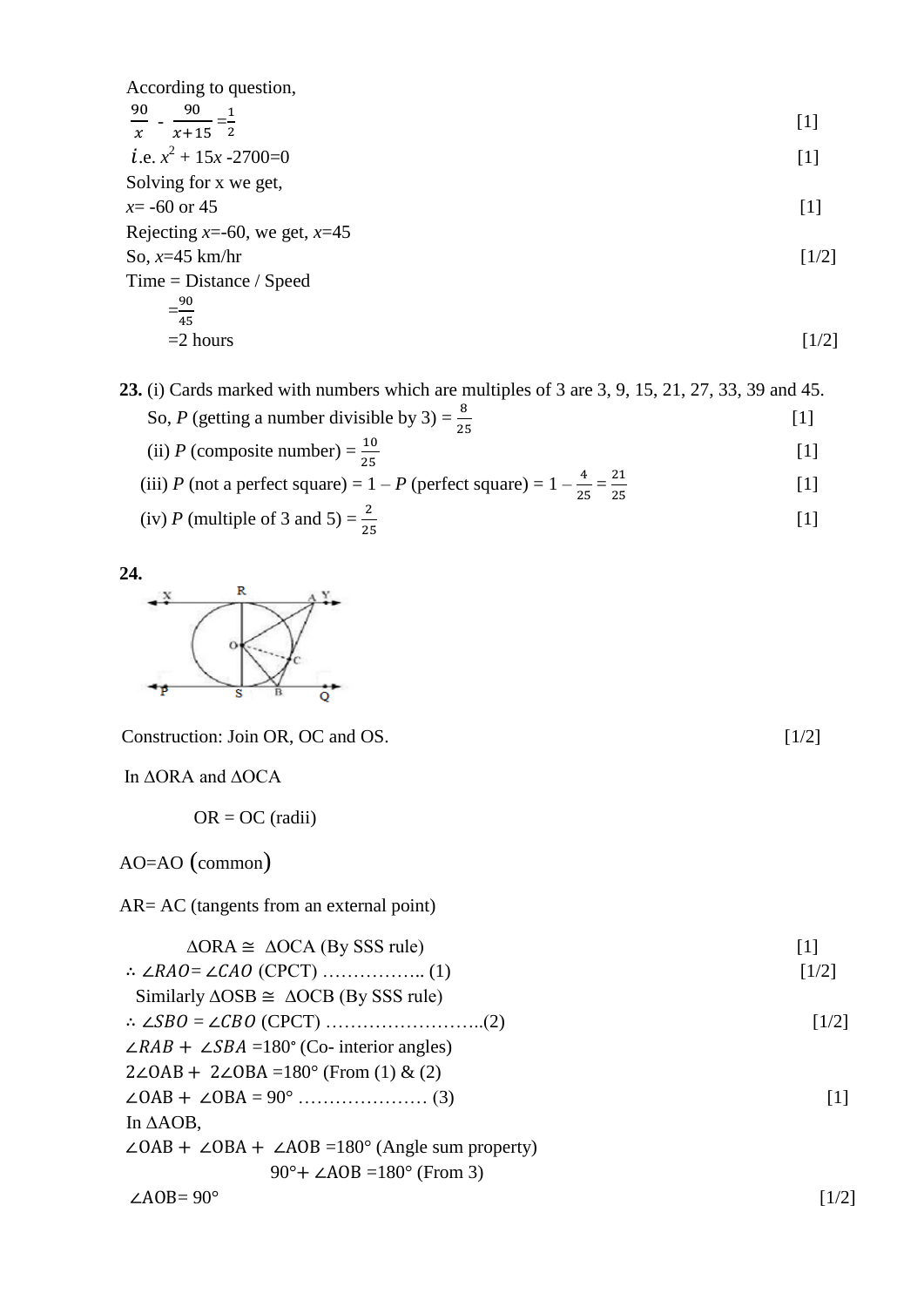**25.** Quadratic formula, 
$$
x = \frac{-b \pm \sqrt{b^2 - 4ac}}{2a}
$$
 [1]  
  $a = p^2$ ,  $b = (p^2 - q^2)$ ,  $c = -q^2$  [1/2]

$$
x = [- (p2 - q2) \pm \sqrt{[(p2 - q2)2 - 4p2 (-q2)]/2p2}
$$
  
\n
$$
x = [-p2 + q2 \pm (p2 + q2)]/2p2
$$
  
\n
$$
x = q2/p2 \text{ or } -1
$$
 [1]

**26.** Diagonals of a parallelogram bisect each other, 
$$
S_2
$$
 midpoint of  $AC = \text{midpoint of PD}$ 

So, midpoint of AC = midpoint of BD  
i.e. 
$$
(\frac{1+k}{2}, \frac{2-2}{2}) = (\frac{2-4}{2}, \frac{3-3}{2})
$$
 [1/2]

i.e. 
$$
\frac{(1+k)}{2} = -1
$$
  
i.e.  $k = -3$  [1/2]

i.e. 
$$
k = -3
$$

Now ar ABCD= 2 Area of ∆ABD  $=2\times\frac{1}{2}$  $\frac{1}{2} \times [1(6) + 2(-1) - 4(-5)]$ 

$$
= 24 \text{ sq units.}
$$

$$
AB = \sqrt{(1-2)^2 + (-2-3)^2}
$$
  
=  $\sqrt{26}$  units [1/2]

Ar (ABCD) = base x height  
= AB x h  
So, 
$$
24 = \sqrt{26} x h
$$
  
So,  $h = 24/\sqrt{26}$  units [1]

**27.**



Let FC be the lake and D be a point 100m above the lake.

Let A be the helicopter at height *h* metre above the lake and let E be its reflection  $\therefore$  CE = *h* metre  $\angle BDE = 60^\circ$ ,  $\angle ADB = 30^\circ$  and  $DB = x$  metre [1 mark for correct figure and description]

$$
\tan 30^\circ = \frac{h - 100}{x}
$$

$$
1/\sqrt{3} = \frac{h - 100}{x}
$$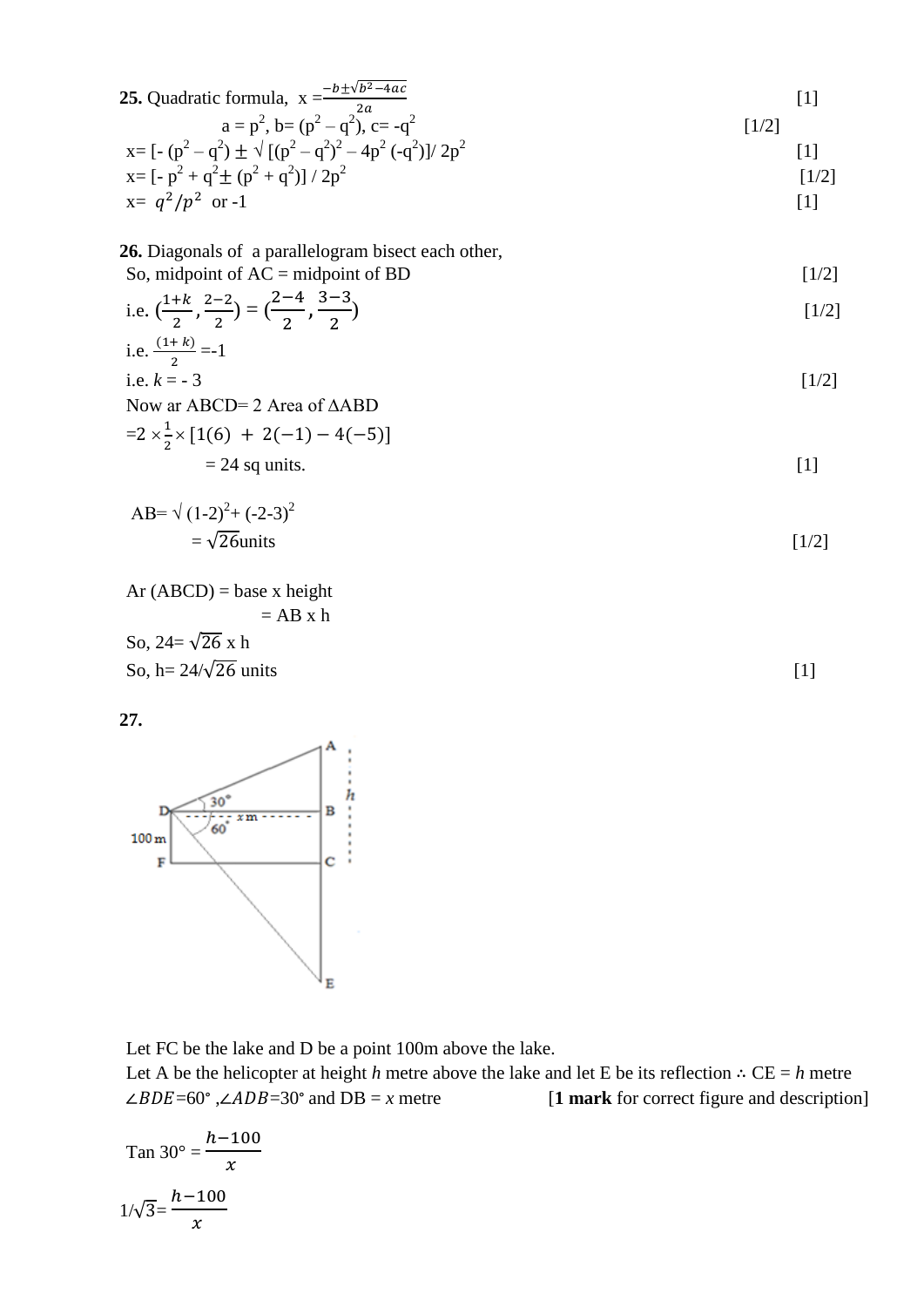$$
h = x/\sqrt{3} + 100
$$
................. (1)  
\n
$$
Tan 60^{\circ} = \frac{h + 100}{x}
$$
  
\n
$$
\sqrt{3} x = h + 100
$$
  
\n
$$
h = \sqrt{3}x - 100
$$
................. (2)  
\nFrom equation 1 & 2  
\n
$$
x/\sqrt{3} + 100 = \sqrt{3}x - 100
$$
  
\n
$$
x = 100\sqrt{3}m
$$
  
\nand so  $h = 200m$  [1]  
\ni.e. height of the helicopter is 200m.

28. (i) Volume of each container = 
$$
\frac{1}{3}\pi h (r_1^2 + r_2^2 + r_1 r_2)
$$
   
 =  $\frac{1}{3} \times \frac{22}{7} \times 30(20^2 + 40^2 + 20 \times 40)$    
 [1/2]

$$
= 88000 \, \text{cm}^3 = 88 \, \text{l} \tag{1}
$$

Total milk = 880 *l*

a) 
$$
Milk
$$
 in 1 container = 88  $l$ 

So number of containers  $=\frac{88}{8}$  $= 10$  [1]

b) Cost =  $880 \times 35 =$  Rs.30800 [1/2]

c) Any relevant Value inculcated [1]

**29**.



[Correct Figure 1 mark]

 $\angle APB = 90^\circ$  (angle in a semicircle)

|  |  | $\angle ODB = 90^{\circ}$ (tangent is perpendicular to the radius) |  |  |  |
|--|--|--------------------------------------------------------------------|--|--|--|
|--|--|--------------------------------------------------------------------|--|--|--|

∆APB and ∆ODB

$$
\angle APB = \angle ODB = 90^{\circ}
$$
 [1/2]

$$
\angle ABP = \angle OBD \text{ (common)} \tag{1/2}
$$

$$
\Delta APB \sim \Delta ODB (AA) \tag{1/2}
$$